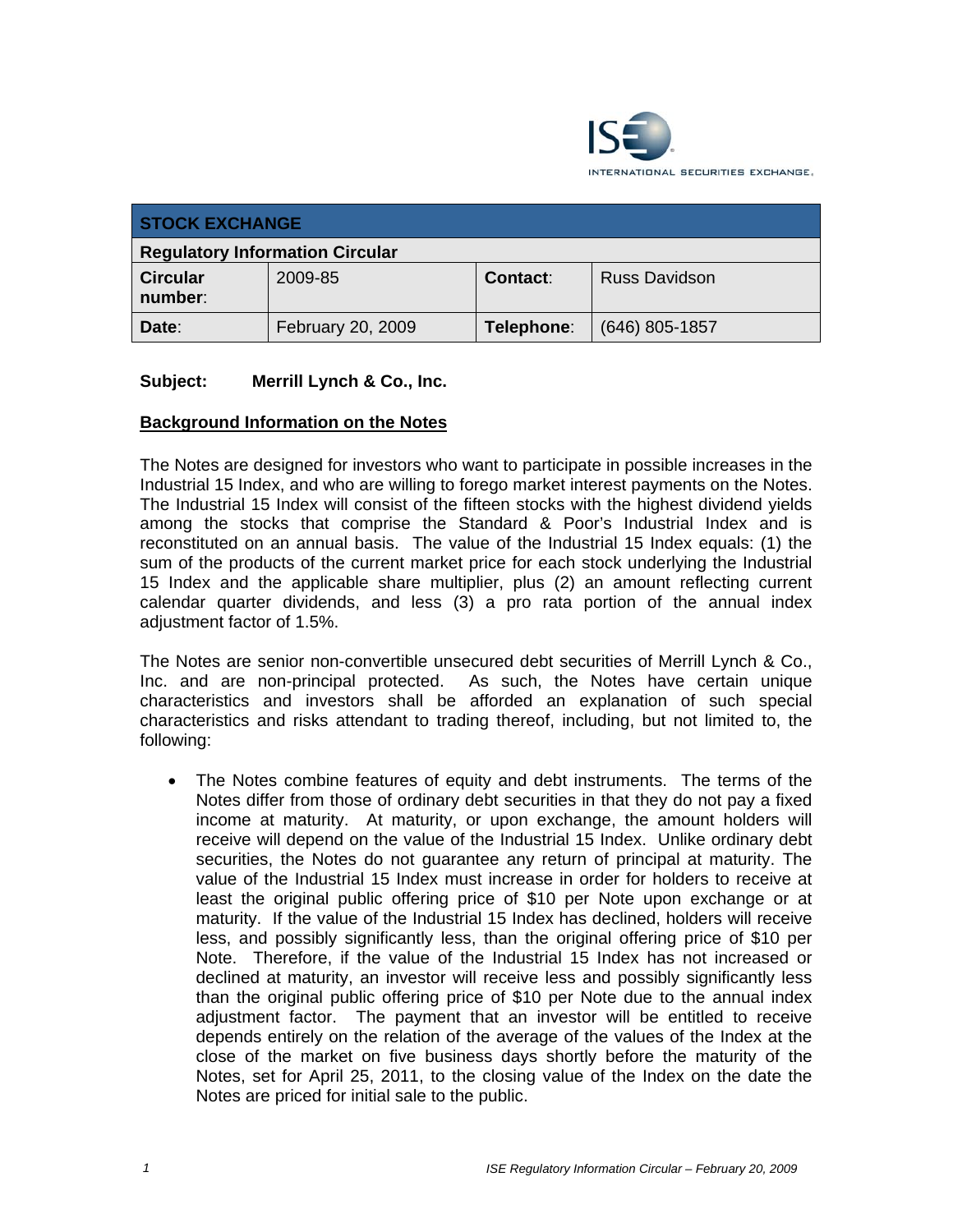- Investors may elect to exchange all or a portion of their Notes during a specified period in the month of March in the years 2007 through 2010.
- Investing in the Notes is not equivalent to investing in the component stocks of the Industrial 15 Index.
- As an owner of the Notes, investors will not have any voting rights or rights to receive dividends or other distributions or any other rights with respect to the stocks underlying the Industrial 15 Index.
- The Notes will not pay interest. Instead, investors will receive a payment on the Notes at maturity.
- The American Stock Exchange ("AMEX") maintains the Industrial 15 Index and has sole discretion in determining, calculating, and maintaining the Industrial 15 Index. The Amex can discontinue publication of the Industrial 15 Index and the Amex or another entity can publish a successor or substitute index that the calculation agent, in its sole discretion, can deem a comparable successor index. BX will consider prohibiting the continued listing of the Notes if the Amex discontinues publication of the Industrial 15 Index and a successor index or index value is not disseminated every 15 seconds during calculation days.

# **Other Important Information**

There can be no assurances as to how the Notes will trade in the secondary market or whether such market will be liquid. Securities with characteristics similar to the Notes are unique securities, and there is currently no secondary market for the Notes. The market value for the Notes will be affected by a number of factors including, but not limited to:

- The value of the Industrial 15 Index.
- The volatility of the Industrial 15 Index.
- Events that affect the stocks underlying the Industrial 15 Index or stock markets generally that may affect the value of the Industrial 15 Index.
- Interest and dividend yield rates in the market.
- Time remaining until the stated maturity of the Notes.
- Merrill Lynch & Co., Inc.'s creditworthiness.

#### **Exchange Rules Applicable to Trading in the Notes**

The Notes are considered equity securities, thus rendering trading in the Notes subject to the Exchange's existing rules governing the trading of equity securities.

#### **Trading Hours**

Trading in the Notes on ISE is on a UTP basis and is subject to ISE equity trading rules. The Notes will trade from 8:00 a.m. until 8:00 p.m. Eastern Time. Equity EAMs trading the Notes during the Extended Market Sessions are exposed to the risk of the lack of the calculation or dissemination of underlying index value or intraday indicative value ("IIV"). For certain derivative securities products, an updated underlying index value or IIV may not be calculated or publicly disseminated in the Extended Market hours. Since the underlying index value and IIV are not calculated or widely disseminated during Extended Market hours, an investor who is unable to calculate implied values for certain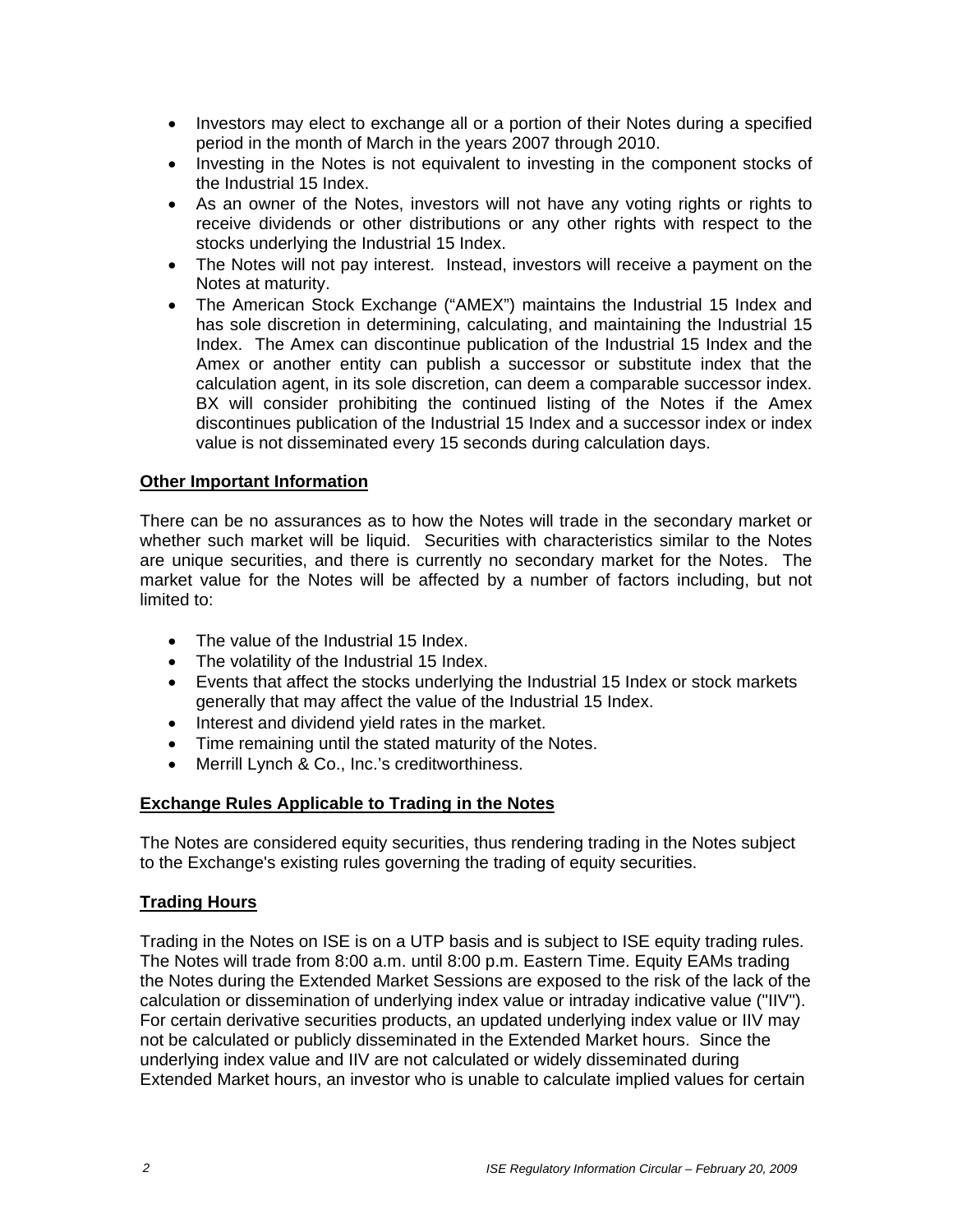derivative securities products during Extended Market hours may be at a disadvantage to market professionals.

# **Trading Halts**

ISE will halt trading in the Shares of a Trust in accordance with ISE Rule 2101(a)(2)(iii). The grounds for a halt under this Rule include a halt by the primary market because it stops trading the Shares and/or a halt because dissemination of the IIV or applicable currency spot price has ceased, or a halt for other regulatory reasons. In addition, ISE will stop trading the Shares of a Trust if the primary market de-lists the Shares.

# **Delivery of a Prospectus**

Pursuant to federal securities laws, investors purchasing Shares must receive a prospectus prior to or concurrently with the confirmation of a transaction. Investors purchasing Shares directly from the Fund (by delivery of the Deposit Amount) must also receive a prospectus.

Prospectuses may be obtained through the Distributor or on the Fund's website. The Prospectus does not contain all of the information set forth in the registration statement (including the exhibits to the registration statement), parts of which have been omitted in accordance with the rules and regulations of the SEC. For further information about the Fund, please refer to the Trust's registration statement.

**This Regulatory Information Circular is not a statutory Prospectus. Equity EAMs should consult the Trust's Registration Statement, SAI, Prospectus and the Fund's website for relevant information.**